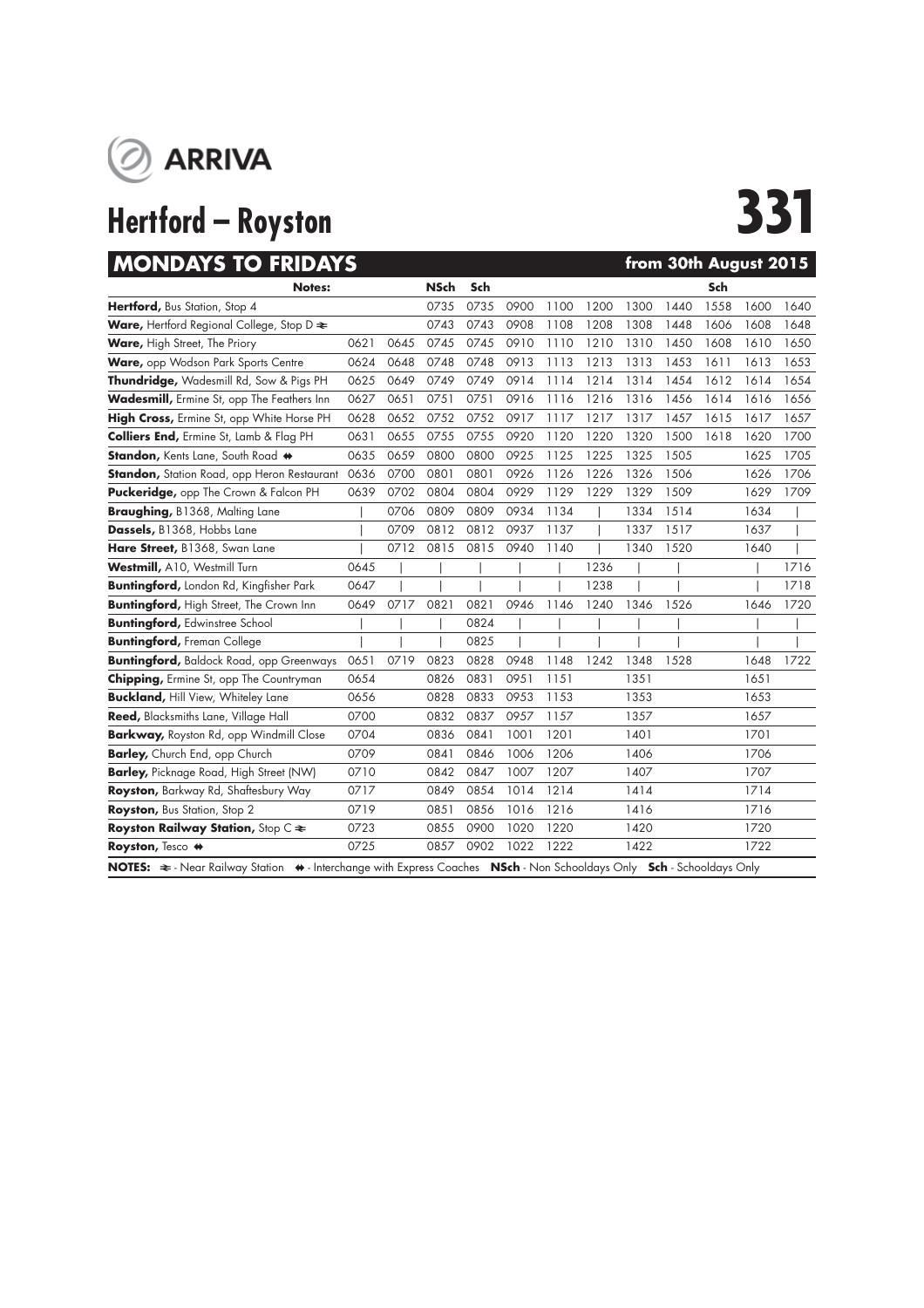

# **Hertford – Royston 331**

# **MONDAYS TO FRIDAYS** *MONDAYS html* **30th August 2015**

| Notes:                                                                                          |      |      |      |  |  |  |
|-------------------------------------------------------------------------------------------------|------|------|------|--|--|--|
| Hertford, Bus Station, Stop 4                                                                   | 1710 | 1815 | 1900 |  |  |  |
| <b>Ware, Hertford Regional College, Stop D <math>\approx</math></b>                             | 1720 | 1823 | 1908 |  |  |  |
| Ware, High Street, The Priory                                                                   | 1725 | 1825 | 1910 |  |  |  |
| Ware, opp Wodson Park Sports Centre                                                             | 1728 | 1828 | 1913 |  |  |  |
| Thundridge, Wadesmill Rd, Sow & Pigs PH                                                         | 1729 | 1829 | 1914 |  |  |  |
| Wadesmill, Ermine St, opp The Feathers Inn                                                      | 1731 | 1831 | 1915 |  |  |  |
| High Cross, Ermine St, opp White Horse PH                                                       | 1732 | 1832 | 1916 |  |  |  |
| <b>Colliers End, Ermine St, Lamb &amp; Flag PH</b>                                              | 1735 | 1835 | 1919 |  |  |  |
| Standon, Kents Lane, South Road +                                                               | 1740 | 1840 | 1923 |  |  |  |
| <b>Standon, Station Road, Heron Restaurant</b>                                                  | 1741 | 1841 | 1924 |  |  |  |
| <b>Puckeridge, opp The Crown &amp; Falcon PH</b>                                                | 1744 | 1844 | 1927 |  |  |  |
| Braughing, B1368, Malting Lane                                                                  | 1749 | 1849 | 1931 |  |  |  |
| Dassels, B1368, Hobbs Lane                                                                      | 1752 | 1852 | 1934 |  |  |  |
| Hare Street, B1368, Swan Lane                                                                   | 1755 | 1855 | 1937 |  |  |  |
| <b>Buntingford, High Street, The Crown Inn</b>                                                  | 1801 | 1901 | 1942 |  |  |  |
| <b>Buntingford, Baldock Road, opp Greenways</b>                                                 | 1803 | 1903 | 1944 |  |  |  |
| <b>Chipping, Ermine St, opp The Countryman</b>                                                  | 1806 |      |      |  |  |  |
| <b>Buckland, Hill View, Whiteley Lane</b>                                                       | 1808 |      |      |  |  |  |
| Reed, Ermine Street, Silver Ball Cafe                                                           | 1810 |      |      |  |  |  |
| Royston, Bus Station, Stop 2                                                                    | 1817 |      |      |  |  |  |
| <b>Royston Railway Station, Stop C <math>\approx</math></b>                                     | 1821 |      |      |  |  |  |
| Royston, Tesco #                                                                                | 1823 |      |      |  |  |  |
| NOTES: $\Leftarrow$ - Near Railway Station $\leftrightarrow$ - Interchange with Express Coaches |      |      |      |  |  |  |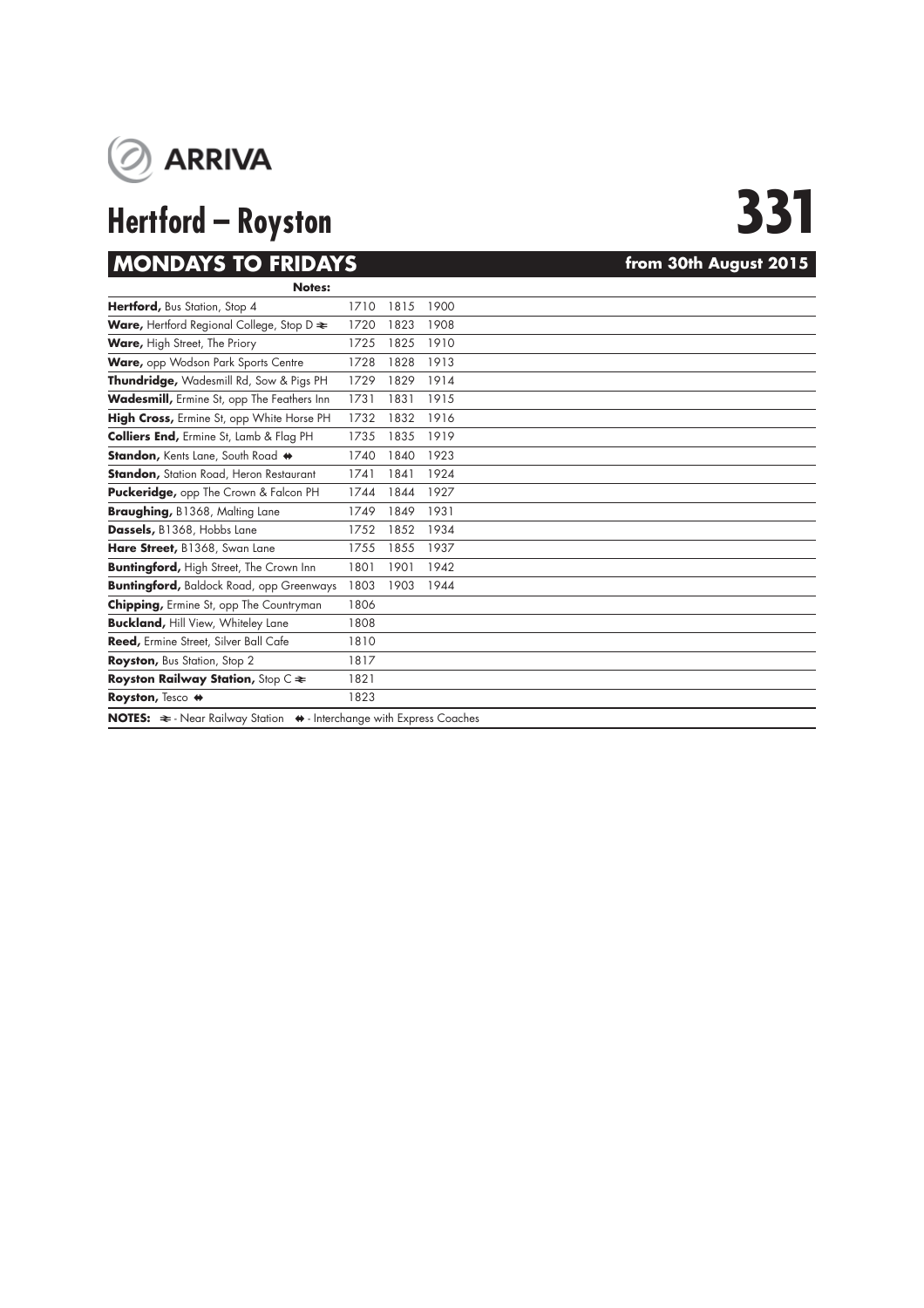

# **Hertford – Royston 331**

## **SATURDAYS from 30th August 2015**

| <b>Notes:</b>                                                                                |      |      |      |      |      |      |      |      |  |  |
|----------------------------------------------------------------------------------------------|------|------|------|------|------|------|------|------|--|--|
| Hertford, Bus Station, Stop 4                                                                |      | 0734 | 0900 | 1100 | 1300 | 1500 | 1600 | 1800 |  |  |
| <b>Ware, Hertford Regional College, Stop D <math>\approx</math></b>                          |      | 0742 | 0908 | 1108 | 1308 | 1508 | 1608 | 1808 |  |  |
| Ware, High Street, The Priory                                                                | 0626 | 0744 | 0910 | 1110 | 1310 | 1510 | 1610 | 1810 |  |  |
| Ware, opp Wodson Park Sports Centre                                                          | 0629 | 0747 | 0913 | 1113 | 1313 | 1513 | 1613 | 1813 |  |  |
| Thundridge, Wadesmill Rd, Sow & Pigs PH                                                      | 0630 | 0748 | 0914 | 1114 | 1314 | 1514 | 1614 | 1814 |  |  |
| <b>Wadesmill, Ermine St, opp The Feathers Inn</b>                                            | 0631 | 0749 | 0916 | 1116 | 1316 | 1516 | 1616 | 1815 |  |  |
| High Cross, Ermine St, opp White Horse PH                                                    | 0632 | 0750 | 0917 | 1117 | 1317 | 1517 | 1617 | 1816 |  |  |
| <b>Colliers End, Ermine St, Lamb &amp; Flag PH</b>                                           | 0635 | 0753 | 0920 | 1120 | 1320 | 1520 | 1620 | 1819 |  |  |
| Standon, Kents Lane, South Road +                                                            | 0639 | 0757 | 0925 | 1125 | 1325 | 1525 |      | 1823 |  |  |
| <b>Standon, Station Road, Heron Restaurant</b>                                               | 0640 | 0758 | 0926 | 1126 | 1326 | 1526 |      | 1824 |  |  |
| Puckeridge, The Crown & Falcon PH                                                            |      |      |      |      |      |      | 1623 |      |  |  |
| <b>Standon, Station Road, opp Heron Rest.</b>                                                |      |      |      |      |      |      | 1626 |      |  |  |
| Puckeridge, opp The Crown & Falcon PH                                                        | 0643 | 0801 | 0929 | 1129 | 1329 | 1529 |      | 1827 |  |  |
| Braughing, B1368, Malting Lane                                                               | 0647 | 0805 | 0934 | 1134 | 1334 | 1534 |      | 1831 |  |  |
| Dassels, B1368, Hobbs Lane                                                                   | 0650 | 0808 | 0937 | 1137 | 1337 | 1537 |      | 1834 |  |  |
| Hare Street, B1368, Swan Lane                                                                | 0653 | 0811 | 0940 | 1140 | 1340 | 1540 |      | 1837 |  |  |
| <b>Buntingford, High Street, The Crown Inn</b>                                               | 0658 | 0816 | 0946 | 1146 | 1346 | 1546 |      | 1842 |  |  |
| <b>Buntingford, Baldock Road, opp Greenways</b>                                              | 0700 | 0818 | 0948 | 1148 | 1348 | 1548 |      | 1844 |  |  |
| <b>Chipping, Ermine St, opp The Countryman</b>                                               | 0703 | 0821 | 0951 | 1151 | 1351 | 1551 |      | 1847 |  |  |
| <b>Buckland, Hill View, Whiteley Lane</b>                                                    | 0705 | 0823 | 0953 | 1153 | 1353 | 1553 |      | 1849 |  |  |
| Reed, Blacksmiths Lane, Village Hall                                                         | 0708 | 0827 | 0957 | 1157 | 1357 | 1557 |      | 1852 |  |  |
| <b>Barkway, Royston Rd, opp Windmill Close</b>                                               | 0712 | 0831 | 1001 | 1201 | 1401 | 1601 |      | 1856 |  |  |
| <b>Barley, Church End, opp Church</b>                                                        | 0716 | 0836 | 1006 | 1206 | 1406 | 1606 |      | 1900 |  |  |
| <b>Barley, Picknage Road, High Street (NW)</b>                                               | 0717 | 0837 | 1007 | 1207 | 1407 | 1607 |      | 1901 |  |  |
| Royston, Barkway Rd, Shaftesbury Way                                                         | 0723 | 0844 | 1014 | 1214 | 1414 | 1614 |      | 1907 |  |  |
| Royston, Bus Station, Stop 2                                                                 | 0725 | 0846 | 1016 | 1216 | 1416 | 1616 |      | 1909 |  |  |
| Royston Railway Station, Stop C $\approx$                                                    | 0728 | 0850 | 1020 | 1220 | 1420 | 1620 |      | 1912 |  |  |
| Royston, Tesco #                                                                             | 0730 | 0852 | 1022 | 1222 | 1422 | 1622 |      | 1914 |  |  |
| NOTES: $\approx$ - Near Railway Station $\leftrightarrow$ - Interchange with Express Coaches |      |      |      |      |      |      |      |      |  |  |

**OPERATOR:** ARRIVA the Shires *Customer Care*: 0344 800 4411

### **NO SERVICE ON SUNDAYS OR PUBLIC HOLIDAYS**

*This service is operated under contract to Hertfordshire County Council*

**www.intalink.org.uk**



### **Further Information – traveline 0871 200 22 33**

Ō lore *Issued and accepted throughout on this service*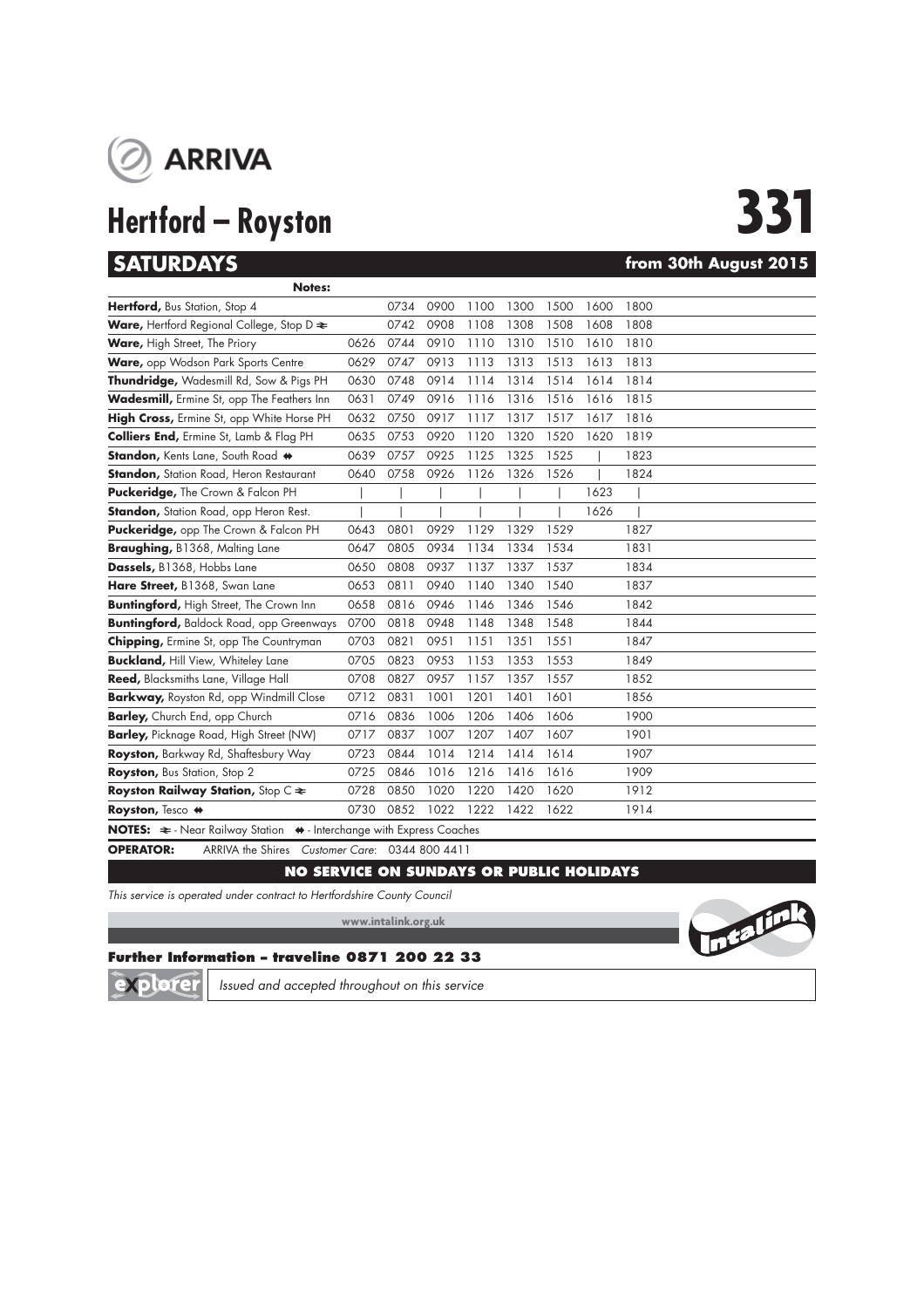

# **MONDAYS TO FRIDAYS** *CONSUMERS from 30th August 2015*

| INVINVAI 3 IV FRIVAI 3                                                                                                            |      |             |      |      |      |      |      |      | TIUM JUM AUGUST ZUTJ |      |      |             |
|-----------------------------------------------------------------------------------------------------------------------------------|------|-------------|------|------|------|------|------|------|----------------------|------|------|-------------|
| <b>Notes:</b>                                                                                                                     |      | <b>NSch</b> | Sch  |      |      |      |      |      |                      |      | Sch  | <b>NSch</b> |
| Royston, Tesco #                                                                                                                  |      |             |      | 0730 |      | 0910 | 1030 |      | 1230                 | 1430 |      |             |
| <b>Royston Railway Station, Stop B <math>\geq</math></b>                                                                          |      |             |      | 0732 |      | 0912 | 1032 |      | 1232                 | 1432 |      |             |
| Royston, Bus Station, Stop 2                                                                                                      |      |             |      | 0736 |      | 0916 | 1036 |      | 1236                 | 1436 |      |             |
| Royston, Barkway Rd, opp Shaftesbury Way                                                                                          |      |             |      |      |      | 0918 | 1038 |      | 1238                 | 1438 |      |             |
| <b>Barley, Picknage Road, High Street (SE)</b>                                                                                    |      |             |      |      |      | 0925 | 1045 |      | 1245                 | 1445 |      |             |
| Barley, Church End, Church                                                                                                        |      |             |      |      |      | 0926 | 1046 |      | 1246                 | 1446 |      |             |
| <b>Barkway, Royston Road, Windmill Close</b>                                                                                      |      |             |      |      |      | 0931 | 1051 |      | 1251                 | 1451 |      |             |
| Reed, Blacksmiths Lane, opp Village Hall                                                                                          |      |             |      |      |      | 0935 | 1055 |      | 1255                 | 1455 |      |             |
| Reed, Ermine St, opp Silver Ball Cafe                                                                                             |      |             |      | 0743 |      | 0936 | 1056 |      | 1256                 | 1456 |      |             |
| <b>Buckland, Hill View, opp Whiteley Lane</b>                                                                                     |      |             |      | 0746 |      | 0939 | 1059 |      | 1259                 | 1459 |      |             |
| <b>Chipping, Ermine St, The Countryman PH</b>                                                                                     |      |             |      | 0748 |      | 0941 | 1101 |      | 1301                 | 1501 |      |             |
| <b>Buntingford, Baldock Road, Greenways</b>                                                                                       | 0630 | 0724        | 0724 | 0751 | 0914 | 0944 | 1104 | 1244 | 1304                 | 1504 | 1534 | 1540        |
| <b>Buntingford, Edwinstree School</b>                                                                                             |      |             |      |      |      |      |      |      |                      |      | 1537 |             |
| <b>Buntingford, Freman College</b>                                                                                                |      |             |      |      |      |      |      |      |                      |      | 1539 |             |
| <b>Buntingford, High St, opp The Crown Inn</b>                                                                                    | 0632 | 0726        | 0726 | 0753 | 0916 | 0946 | 1106 | 1246 | 1306                 | 1506 | 1542 | 1542        |
| Buntingford, London Rd, opp Kingfisher Pk                                                                                         |      |             |      | 0755 | 0918 |      |      | 1248 |                      |      |      |             |
| Westmill, A10, opp Westmill Turn                                                                                                  |      |             |      | 0757 | 0920 |      |      | 1250 |                      |      |      |             |
| Hare Street, B1368, opp Swan Lane                                                                                                 | 0637 | 0732        | 0732 |      |      | 0952 | 1112 |      | 1312                 | 1512 | 1548 | 1548        |
| Dassels, B1368, opp Hobbs Lane                                                                                                    | 0640 | 0735        | 0735 |      |      | 0955 | 1115 |      | 1315                 | 1515 | 1551 | 1551        |
| Braughing, B1368, Malting Lane                                                                                                    | 0643 | 0738        | 0738 |      |      | 0958 | 1118 |      | 1318                 | 1518 | 1554 | 1554        |
| Puckeridge, The Crown & Falcon PH                                                                                                 | 0647 | 0743        | 0743 | 0804 | 0927 | 1003 | 1123 | 1257 | 1323                 | 1523 | 1559 | 1559        |
| Standon, Station Road, opp Heron Rest.                                                                                            | 0650 | 0746        | 0746 | 0807 | 0930 | 1006 | 1126 | 1300 | 1326                 | 1526 | 1602 | 1602        |
| Standon, Standon Hill, opp South Road +                                                                                           | 0651 | 0747        | 0747 | 0808 | 0931 | 1007 | 1127 | 1301 | 1327                 | 1527 | 1603 | 1603        |
| Colliers End, opp Lamb & Flag PH                                                                                                  | 0655 | 0752        | 0754 | 0815 | 0936 | 1012 | 1132 | 1306 | 1332                 | 1532 | 1608 | 1608        |
| High Cross, Ermine St, White Horse PH                                                                                             | 0658 | 0755        | 0758 | 0819 | 0939 | 1015 | 1135 | 1309 | 1335                 | 1535 | 1611 | 1611        |
| Wadesmill, Ermine St, The Feathers Inn                                                                                            | 0659 | 0756        | 0800 | 0820 | 0940 | 1016 | 1136 | 1310 | 1336                 | 1536 | 1612 | 1612        |
| Thundridge, opp Sow & Pigs PH                                                                                                     | 0700 | 0757        | 0802 | 0821 | 0941 | 1017 | 1137 | 1311 | 1337                 | 1537 | 1613 | 1613        |
| Ware, Wodson Park Sports Centre                                                                                                   | 0702 | 0759        | 0804 | 0823 | 0943 | 1019 | 1139 | 1313 | 1339                 | 1539 | 1615 | 1615        |
| Ware, High Street, Old Town Hall                                                                                                  | 0705 | 0802        | 0808 | 0827 | 0946 | 1022 | 1142 | 1316 | 1342                 | 1542 | 1618 | 1618        |
| Ware, Hertford Regional College, Stop A $\blacktriangleright$                                                                     | 0708 | 0805        | 0813 | 0832 | 0949 | 1025 | 1145 | 1319 | 1345                 | 1545 | 1621 | 1621        |
| Hertford, Bus Station                                                                                                             | 0716 | 0813        | 0828 | 0845 | 0957 | 1033 | 1153 | 1327 | 1353                 | 1553 | 1629 | 1629        |
| NOTES: $\Rightarrow$ - Near Railway Station → - Interchange with Express Coaches NSch - Non Schooldays Only Sch - Schooldays Only |      |             |      |      |      |      |      |      |                      |      |      |             |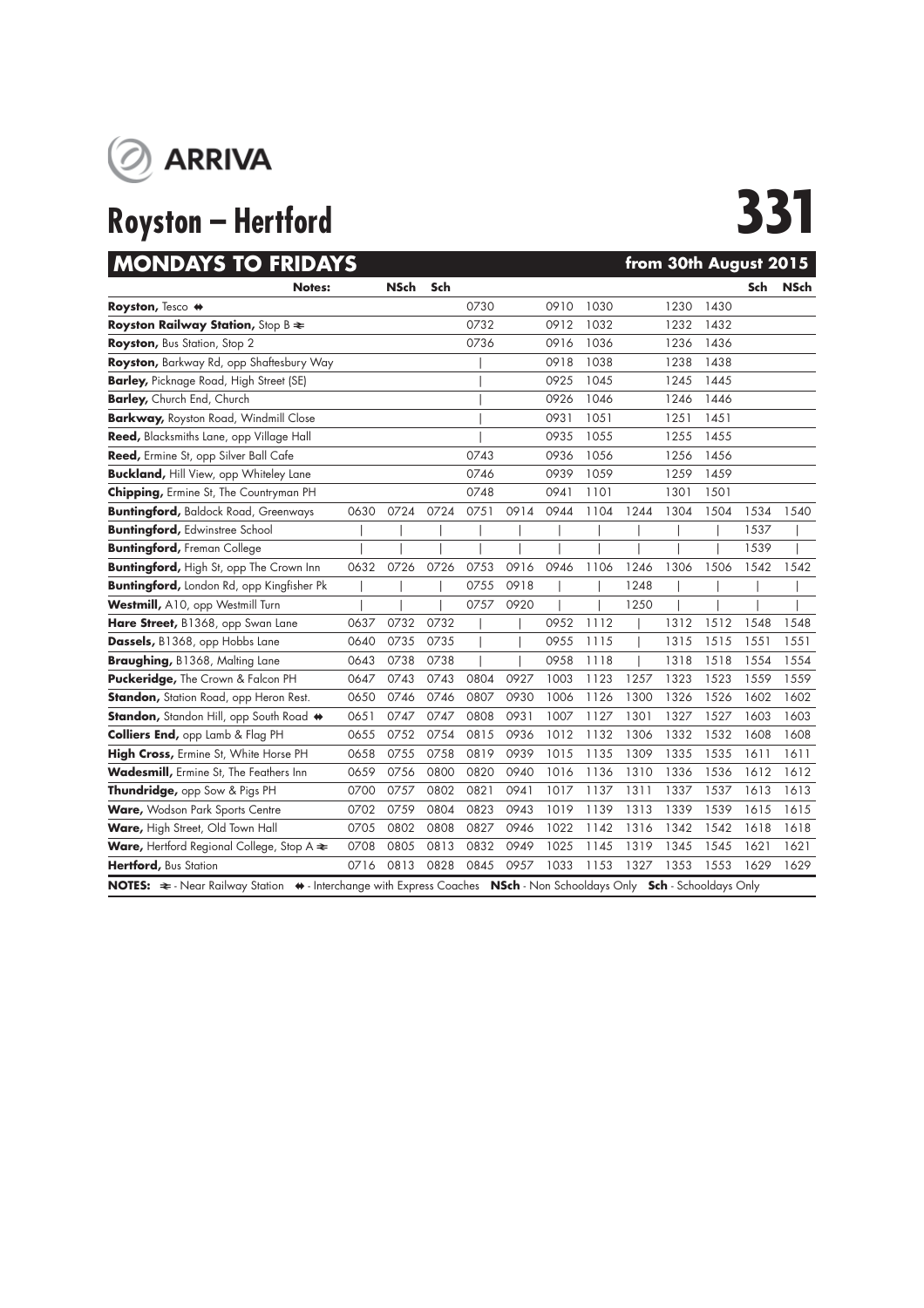

# **Royston – Hertford 331**

## **MONDAYS TO FRIDAYS** *MONDAYS html* **30th August 2015 Notes:**

| Royston, Tesco #                                                                                |      | 1730 | 1830 |      |  |
|-------------------------------------------------------------------------------------------------|------|------|------|------|--|
| Royston Railway Station, Stop B $\approx$                                                       |      | 1732 | 1832 |      |  |
| Royston, Bus Station, Stop 2                                                                    |      | 1736 | 1836 |      |  |
| Royston, Barkway Rd, opp Shaftesbury Way                                                        |      | 1738 | 1838 |      |  |
| <b>Barley, Picknage Road, High Street (SE)</b>                                                  |      | 1745 | 1845 |      |  |
| Barley, Church End, Church                                                                      |      | 1746 | 1846 |      |  |
| <b>Barkway, Royston Road, Windmill Close</b>                                                    |      | 1751 | 1851 |      |  |
| Reed, Blacksmiths Lane, opp Village Hall                                                        |      | 1755 | 1855 |      |  |
| Reed, Ermine St, opp Silver Ball Cafe                                                           |      | 1756 | 1856 |      |  |
| <b>Buckland, Hill View, opp Whiteley Lane</b>                                                   |      | 1759 | 1859 |      |  |
| Chipping, Ermine St, The Countryman PH                                                          |      | 1801 | 1901 |      |  |
| <b>Buntingford, Baldock Road, Greenways</b>                                                     | 1725 | 1804 | 1904 | 1950 |  |
| <b>Buntingford, High St, opp The Crown Inn</b>                                                  | 1727 | 1806 | 1906 | 1952 |  |
| <b>Buntingford, London Rd, opp Kingfisher Pk</b>                                                | 1729 |      |      | 1954 |  |
| Westmill, A10, opp Westmill Turn                                                                | 1731 |      |      | 1956 |  |
| Hare Street, B1368, opp Swan Lane                                                               |      | 1812 | 1911 |      |  |
| Dassels, B1368, opp Hobbs Lane                                                                  |      | 1815 | 1914 |      |  |
| Braughing, B1368, Malting Lane                                                                  |      | 1818 | 1917 |      |  |
| Puckeridge, The Crown & Falcon PH                                                               | 1738 | 1823 | 1921 | 2002 |  |
| <b>Standon, Station Road, opp Heron Rest.</b>                                                   | 1741 | 1826 | 1924 | 2005 |  |
| Standon, Standon Hill, opp South Road +                                                         | 1742 | 1827 | 1925 | 2006 |  |
| <b>Colliers End, opp Lamb &amp; Flag PH</b>                                                     | 1747 | 1832 | 1929 | 2010 |  |
| High Cross, Ermine St, White Horse PH                                                           | 1750 | 1835 | 1932 | 2013 |  |
| Wadesmill, Ermine St, The Feathers Inn                                                          | 1751 | 1836 | 1933 | 2014 |  |
| Thundridge, opp Sow & Pigs PH                                                                   | 1752 | 1837 | 1934 | 2015 |  |
| Ware, Wodson Park Sports Centre                                                                 | 1755 | 1839 | 1935 | 2016 |  |
| Ware, High Street, Old Town Hall                                                                | 1758 | 1842 | 1938 | 2019 |  |
| Ware, Hertford Regional College, Stop A $\blacktriangleright$                                   | 1801 | 1845 |      |      |  |
| Hertford, Bus Station                                                                           | 1809 | 1853 |      |      |  |
| NOTES: $\Leftarrow$ - Near Railway Station $\leftrightarrow$ - Interchange with Express Coaches |      |      |      |      |  |
|                                                                                                 |      |      |      |      |  |